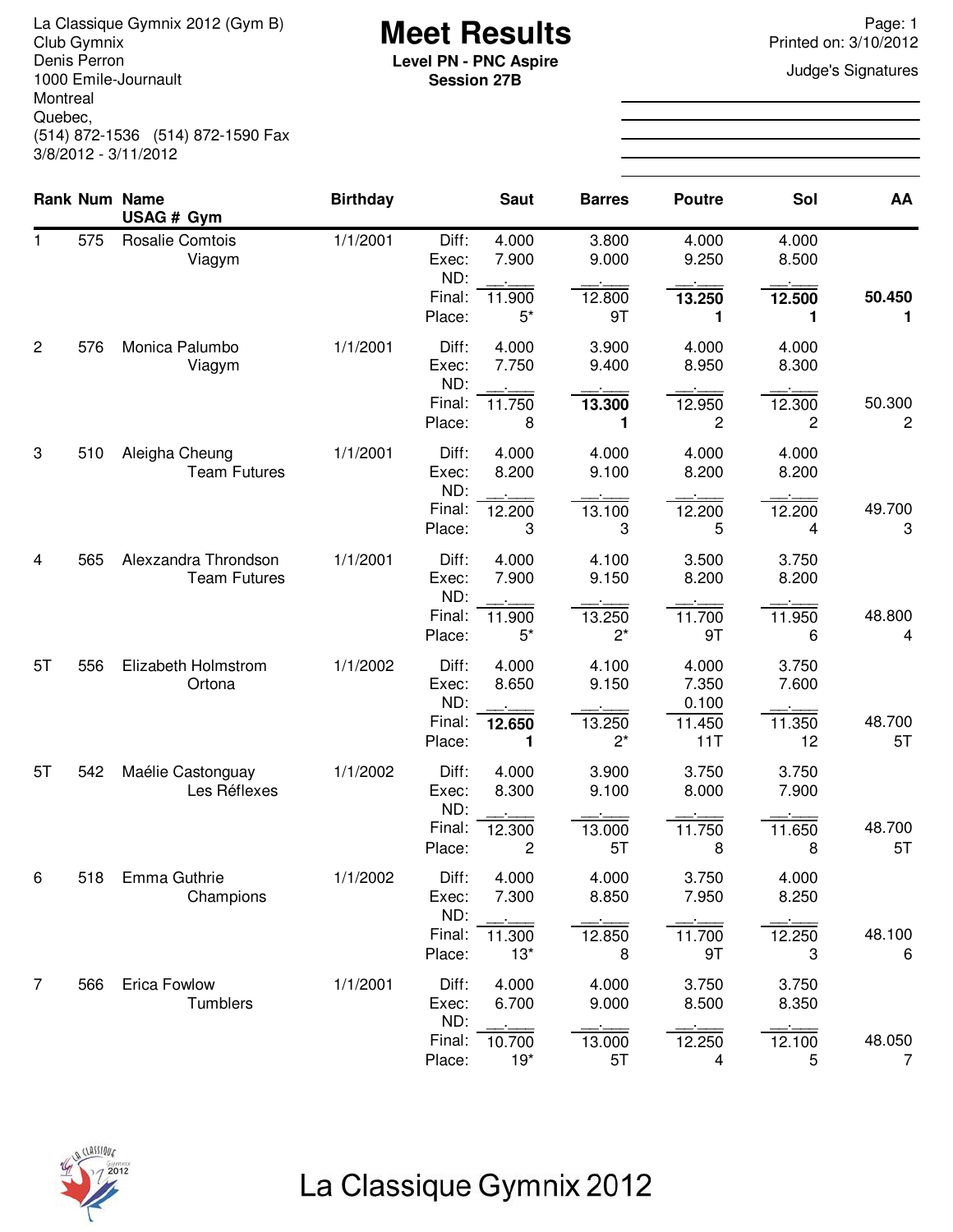**Meet Results** La Classique Gymnix 2012 (Gym B) Page: 2 Denis Perron 1000 Emile-Journault Montreal Quebec, (514) 872-1536 (514) 872-1590 Fax 3/8/2012 - 3/11/2012

**Level PN - PNC Aspire Session 27B**

|    |     | Rank Num Name<br>USAG # Gym   | <b>Birthday</b> |                                           | <b>Saut</b>                       | <b>Barres</b>                     | <b>Poutre</b>                   | Sol                                        | AA           |
|----|-----|-------------------------------|-----------------|-------------------------------------------|-----------------------------------|-----------------------------------|---------------------------------|--------------------------------------------|--------------|
| 8  | 577 | Annie-Pier Tériault<br>Viagym | 1/1/2001        | Diff:<br>Exec:<br>ND:<br>Final:<br>Place: | 4.000<br>7.700<br>11.700<br>$9^*$ | 3.000<br>8.950<br>11.950<br>15    | 3.750<br>9.000<br>12.750<br>3   | 3.750<br>7.700<br>11.450<br>11T            | 47.850<br>8  |
| 9  | 533 | Alexia Turp<br>Gym-Plus       | 1/1/2002        | Diff:<br>Exec:<br>ND:<br>Final:<br>Place: | 4.000<br>7.550<br>11.550<br>11    | 4.000<br>8.700<br>12.700<br>11T   | 3.750<br>8.150<br>11.900<br>6T  | 4.000<br>7.650<br>$-0.100$<br>11.550<br>9  | 47.700<br>9  |
| 10 | 551 | Tatum Oyama<br>Omega          | 1/1/2001        | Diff:<br>Exec:<br>ND:<br>Final:<br>Place: | 4.000<br>7.850<br>11.850<br>6     | 4.100<br>8.650<br>12.750<br>10    | 3.500<br>8.300<br>11.800<br>7   | 4.000<br>6.950<br>$-0.200$<br>10.750<br>18 | 47.150<br>10 |
| 11 | 558 | Hanna Peterson<br>Ortona      | 1/1/2002        | Diff:<br>Exec:<br>ND:<br>Final:<br>Place: | 4.000<br>8.150<br>12.150<br>4     | 4.000<br>8.550<br>12.550<br>13    | 3.000<br>8.000<br>11.000<br>12  | 3.750<br>7.400<br>11.150<br>13T            | 46.850<br>11 |
| 12 | 554 | Cathy Zhong<br>Omega          | 1/1/2003        | Diff:<br>Exec:<br>ND:<br>Final:<br>Place: | 4.000<br>6.850<br>10.850<br>$17*$ | 4.100<br>8.950<br>13.050<br>4T    | 4.000<br>7.900<br>11.900<br>6T  | 3.750<br>7.150<br>10.900<br>17T            | 46.700<br>12 |
| 13 | 578 | Alexa Menard<br>Wimgym        | 1/1/2002        | Diff:<br>Exec:<br>ND:<br>Final:<br>Place: | 4.000<br>7.600<br>11.600<br>10    | 3.800<br>9.150<br>12.950<br>6     | 2.750<br>7.550<br>10.300<br>19T | 3.500<br>7.950<br>11.450<br>11T            | 46.300<br>13 |
| 14 | 550 | Ilka Juk<br>Omega             | 1/1/2003        | Diff:<br>Exec:<br>ND:<br>Final:<br>Place: | 4.000<br>7.000<br>11.000<br>$15*$ | 4.000<br>7.800<br>11.800<br>16    | 4.000<br>7.450<br>11.450<br>11T | 4.000<br>7.900<br>11.900<br>7              | 46.150<br>14 |
| 15 | 660 | Vanessa Tomassini<br>Wimgym   | 1/1/2002        | Diff:<br>Exec:<br>ND:<br>Final:<br>Place: | 4.000<br>7.250<br>11.250<br>14    | 4.000<br>9.050<br>13.050<br>$4^*$ | 3.000<br>7.750<br>10.750<br>15  | 3.750<br>7.300<br>11.050<br>15             | 46.100<br>15 |

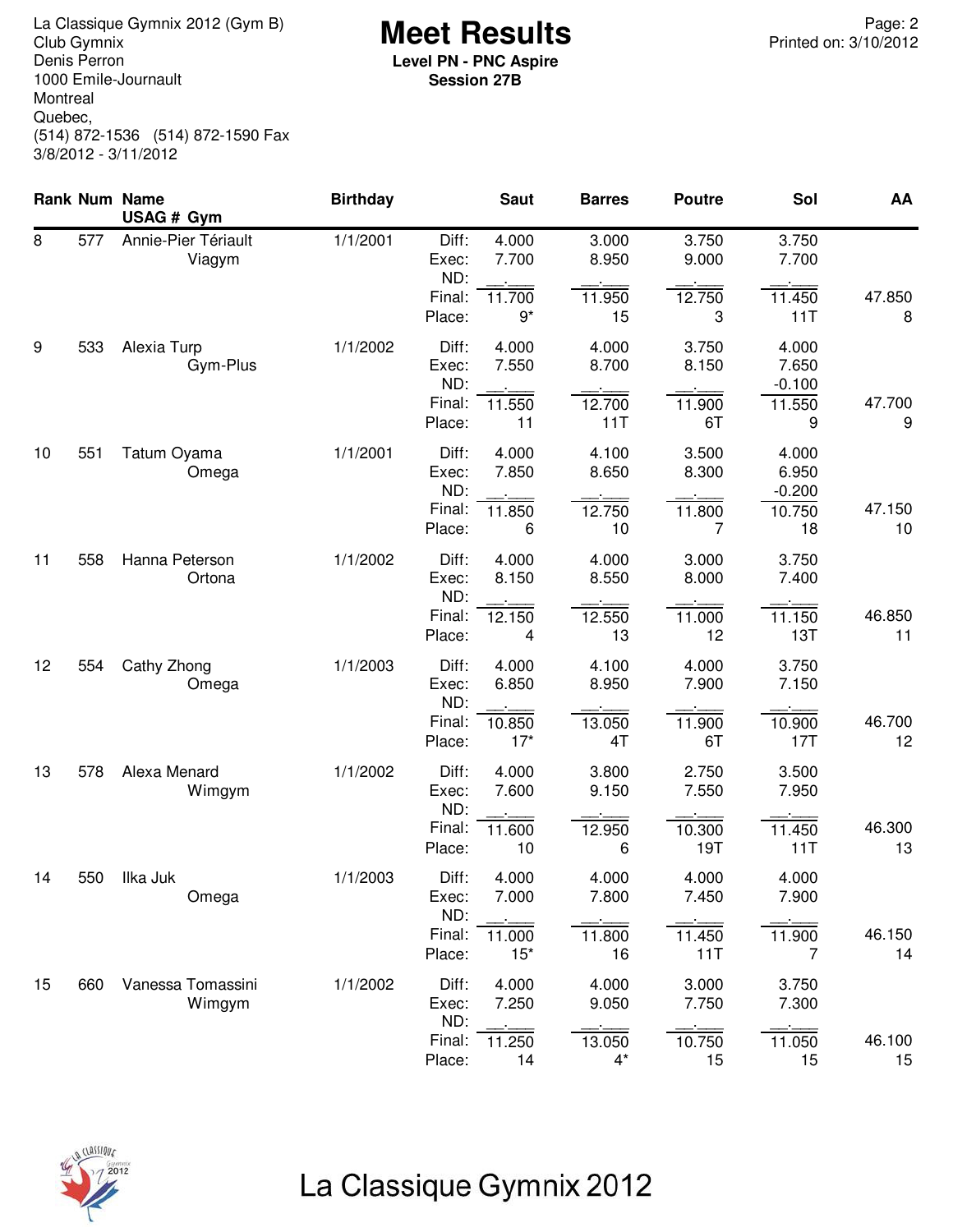**Meet Results** La Classique Gymnix 2012 (Gym B) Page: 3 Denis Perron 1000 Emile-Journault Montreal Quebec, (514) 872-1536 (514) 872-1590 Fax 3/8/2012 - 3/11/2012

**Level PN - PNC Aspire Session 27B**

|    |     | Rank Num Name<br>USAG # Gym           | <b>Birthday</b> |                       | <b>Saut</b>     | <b>Barres</b>   | <b>Poutre</b>  | Sol             | AA           |
|----|-----|---------------------------------------|-----------------|-----------------------|-----------------|-----------------|----------------|-----------------|--------------|
| 16 | 541 | Alexis Djoboulian<br>Laval Excellence | 1/1/2001        | Diff:<br>Exec:<br>ND: | 4.000<br>7.800  | 4.100<br>8.600  | 3.000<br>7.350 | 3.750<br>7.400  |              |
|    |     |                                       |                 | Final:<br>Place:      | 11.800<br>7     | 12.700<br>11T   | 10.350<br>18   | 11.150<br>$13*$ | 46.000<br>16 |
| 17 | 553 | Shayla Symes<br>Omega                 | 1/1/2002        | Diff:<br>Exec:<br>ND: | 4.000<br>6.700  | 4.000<br>9.050  | 3.500<br>8.000 | 3.750<br>6.900  |              |
|    |     |                                       |                 | Final:<br>Place:      | 10.700<br>$19*$ | 13.050<br>$4^*$ | 11.500<br>10   | 10.650<br>20    | 45.900<br>17 |
| 18 | 567 | <b>Avery Rosales</b><br>Tumblers      | 1/1/2003        | Diff:<br>Exec:<br>ND: | 4.000<br>6.800  | 3.800<br>8.900  | 3.750<br>7.050 | 3.750<br>7.150  |              |
|    |     |                                       |                 | Final:<br>Place:      | 10.800<br>18    | 12.700<br>11T   | 10.800<br>14   | 10.900<br>17T   | 45.200<br>18 |
| 19 | 661 | Shannon Blake<br>Wimgym               | 1/1/2002        | Diff:<br>Exec:<br>ND: | 4.000<br>7.000  | 4.000<br>8.900  | 2.250<br>7.850 | 3.250<br>7.850  |              |
|    |     |                                       |                 | Final:<br>Place:      | 11.000<br>$15*$ | 12.900<br>7     | 10.100<br>21T  | 11.100<br>14    | 45.100<br>19 |
| 20 | 663 | Lilianne Van Alest<br>Wimgym          | 1/1/2002        | Diff:<br>Exec:<br>ND: | 4.000<br>7.300  | 3.800<br>9.000  | 3.000<br>7.150 | 3.250<br>7.450  |              |
|    |     |                                       |                 | Final:<br>Place:      | 11.300<br>$13*$ | 12.800<br>9T    | 10.150<br>20   | 10.700<br>19    | 44.950<br>20 |
| 21 | 557 | <b>Katie Keats</b><br>Ortona          | 1/1/2002        | Diff:<br>Exec:<br>ND: | 3.500<br>6.850  | 4.000<br>8.200  | 3.500<br>6.800 | 3.750<br>7.400  |              |
|    |     |                                       |                 | Final:<br>Place:      | 10.350<br>21T   | 12.200<br>14    | 10.300<br>19T  | 11.150<br>$13*$ | 44.000<br>21 |
| 22 | 532 | Sara Giard<br>Gym-Plus                | 1/1/2003        | Diff:<br>Exec:<br>ND: | 4.000<br>6.850  | 3.500<br>7.800  | 3.750<br>6.900 | 3.750<br>7.250  |              |
|    |     |                                       |                 | Final:<br>Place:      | 10.850<br>$17*$ | 11.300<br>18    | 10.650<br>16   | 11.000<br>16    | 43.800<br>22 |
| 23 | 662 | Megan Toporowski<br>Wimgym            | 1/1/2002        | Diff:<br>Exec:<br>ND: | 4.000<br>6.350  | 3.800<br>8.850  | 2.250<br>7.850 | 3.250<br>6.900  |              |
|    |     |                                       |                 | Final:<br>Place:      | 10.350<br>21T   | 12.650<br>12    | 10.100<br>21T  | 10.150<br>22    | 43.250<br>23 |